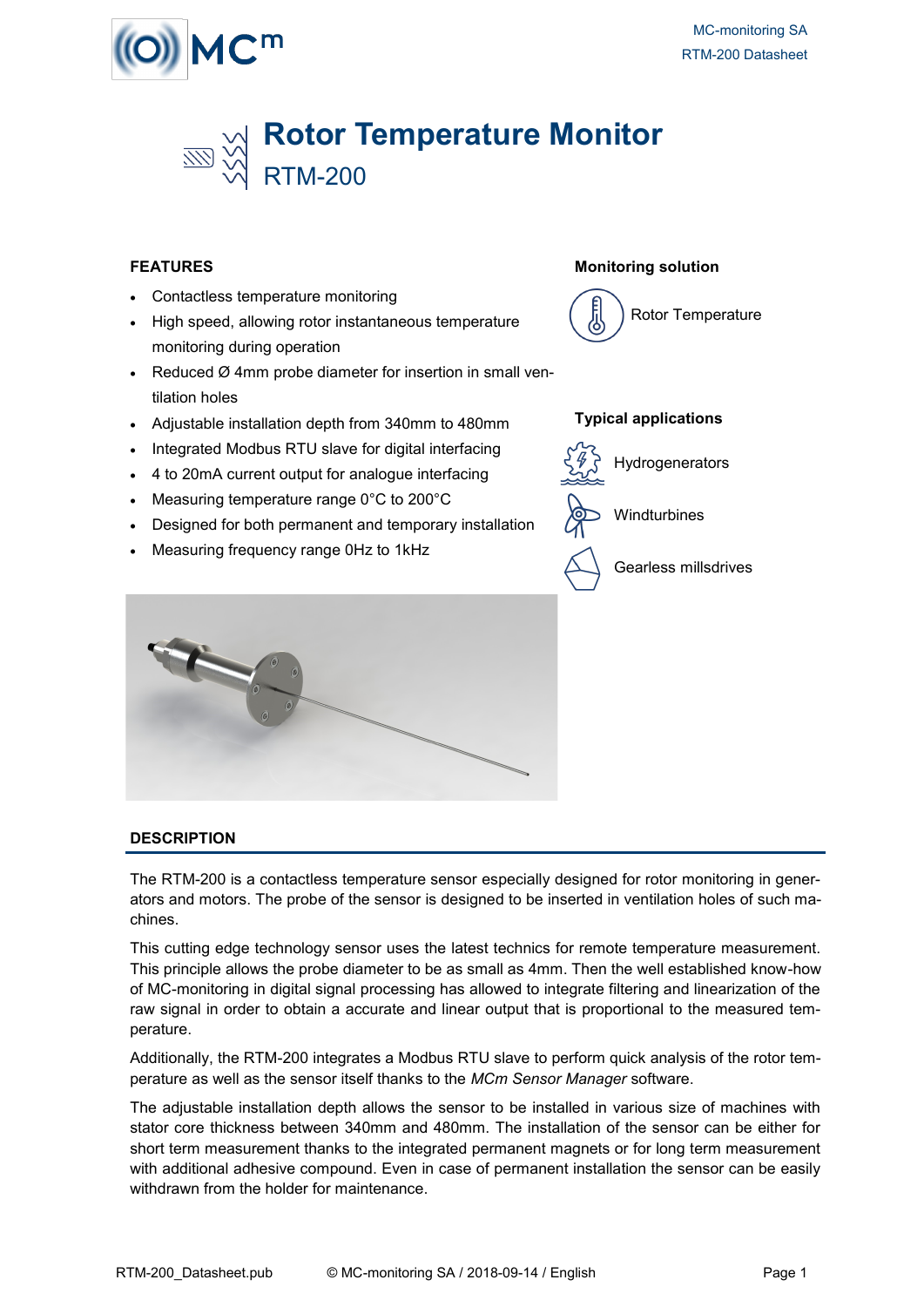

# **GLOBAL SPECIFICATION**

| <b>OPERATION</b>        |                                          |  |  |
|-------------------------|------------------------------------------|--|--|
| Measuring range         | 0°C to 200°C                             |  |  |
| Output range            | $4-20mA$                                 |  |  |
| Output sensitivity      | $0.08$ mA/°C                             |  |  |
| Measuring accuracy      | +/- 5°C from 30°C to 200°C               |  |  |
| Measuring repeatability | $+/- 1^{\circ}C$                         |  |  |
| Frequency bandwidth     | OHz to 1kHz (-3dB)                       |  |  |
| Modbus RTU              |                                          |  |  |
| Mode                    | Slave                                    |  |  |
| Baud rate               | 115200 bps                               |  |  |
| Start bit               | 1                                        |  |  |
| Stop bit                | $\mathbf{1}$                             |  |  |
| Power supply            |                                          |  |  |
| voltage                 | +24V nominal, 1836V                      |  |  |
| current consumption     | 60mA typ. (current output not connected) |  |  |
| <b>ENVIRONMENTAL</b>    |                                          |  |  |
| Temperature range       |                                          |  |  |
| Probe                   | 0°C to 100°C (120°C for short term)      |  |  |
| Sensor                  | 0°C to 100°C                             |  |  |
|                         |                                          |  |  |

| EMC.     | EN 61326-1:2013              |
|----------|------------------------------|
| Emission | EN 55011:2007                |
| Immunity | EN 61000-4-2 to EN 61000-4-6 |
|          |                              |

# PHYSICAL

l.

| Probe length                        | 480mm ±10mm |
|-------------------------------------|-------------|
| Probe diameter                      | 4mm         |
| Sensor weight (flange not included) | 0.7 Kg      |
| Flange weight                       | 1.2 Kg      |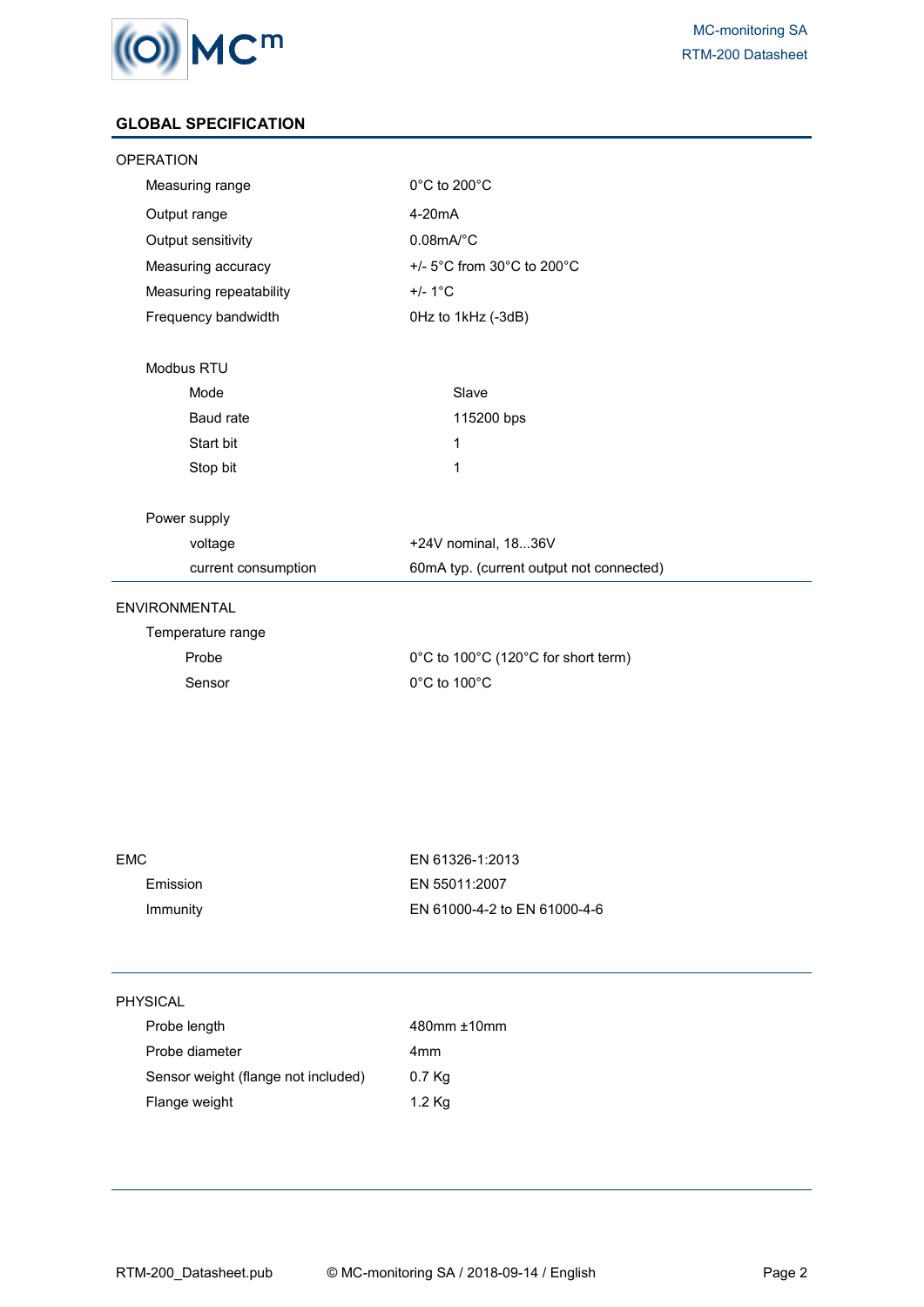

# **MECHANICAL DRAWING**



### **CAUTION**

The RTM-200 senses the temperature by optical way, therefore the following recommendations must be observed:

- Ensure that the measuring tip is always clean
- No not apply mechanical stress on the probe
- Avoid mechanical contact between the measuring tip and the rotor
- Follow the installation procedure

#### **ELECTRICAL WIRING**

| <b>Contact number</b> | Wire color   | <b>Description</b>                             |
|-----------------------|--------------|------------------------------------------------|
| 1                     | Grev         | 4-20mA current output                          |
| $\mathbf{2}$          | <b>Brown</b> | Power supply +24V                              |
| 3                     | White        | Power supply 0V                                |
| 4                     | Green        | Modbus RTU D+                                  |
| 5                     | Yellow       | Modbus RTU D-                                  |
|                       | Clear        | Output cable shield (not internally connected) |